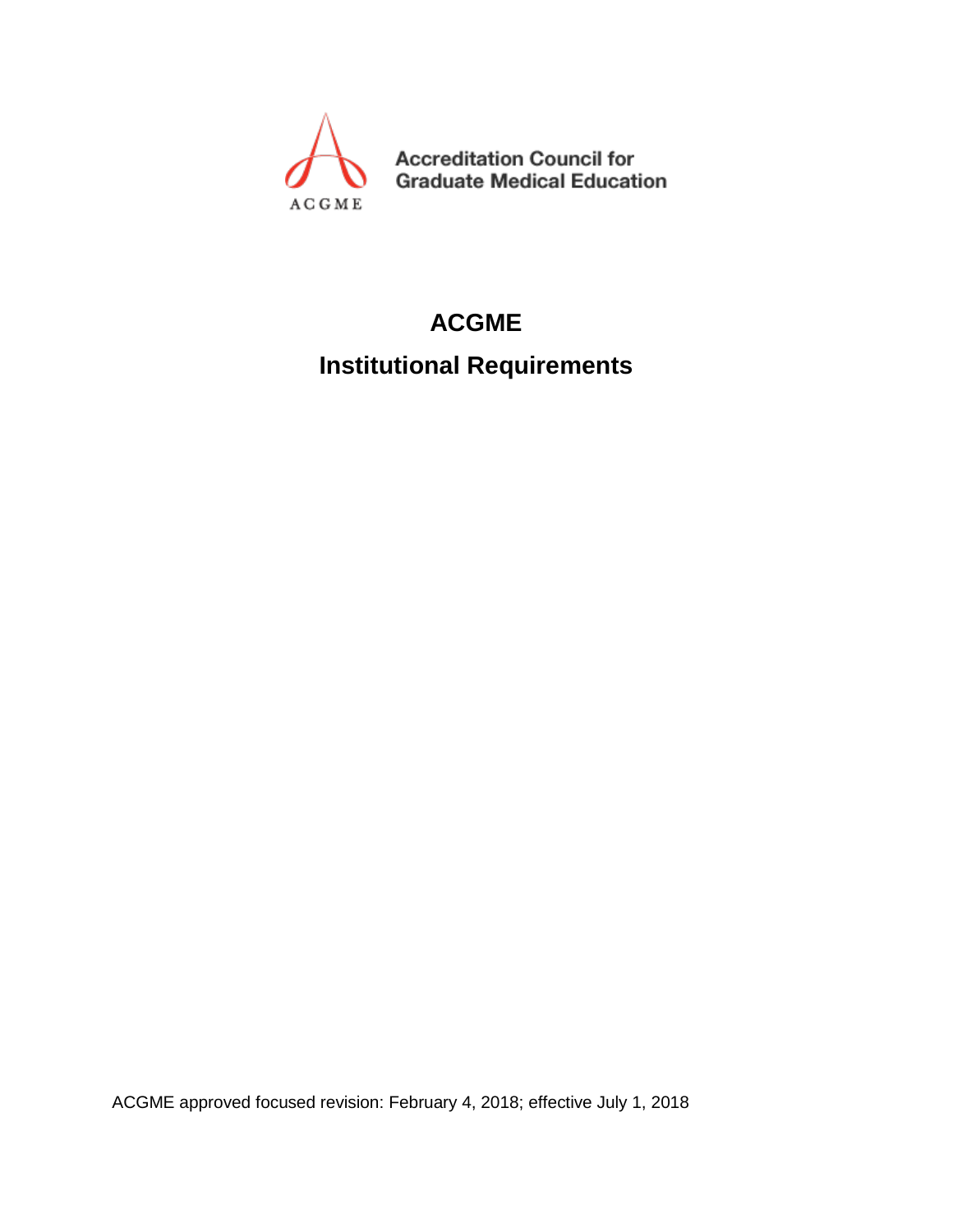## **ACGME Institutional Requirements**

- I. Structure for Educational Oversight
- I.A. Sponsoring Institution
- I.A.1. Residency and fellowship programs accredited by the Accreditation Council for Graduate Medical Education (ACGME) must function under the ultimate authority and oversight of one Sponsoring Institution. Oversight of resident/fellow assignments and of the quality of the learning and working environment by the Sponsoring Institution extends to all participating sites. <sup>(Core)\*</sup>
- I.A.2. The Sponsoring Institution must be in substantial compliance with the ACGME Institutional Requirements and must ensure that each of its ACGME-accredited programs is in substantial compliance with the ACGME Institutional, Common, and specialty-/subspecialty-specific Program Requirements, as well as with ACGME Policies and Procedures. (Outcome)
- I.A.3. The Sponsoring Institution must maintain its ACGME institutional accreditation. Failure to do so will result in loss of accreditation for its ACGME-accredited program(s). <sup>(Outcome)</sup>
- I.A.4. The Sponsoring Institution and each of its ACGME-accredited programs must only assign residents/fellows to learning and working environments that facilitate patient safety and health care quality. (Outcome)
- I.A.5. The Sponsoring Institution must identify a:
- I.A.5.a) Designated Institutional Official (DIO): The individual who, in collaboration with a Graduate Medical Education Committee (GMEC), must have authority and responsibility for the oversight and administration of each of the Sponsoring Institution's ACGMEaccredited programs, as well as for ensuring compliance with the ACGME Institutional, Common, and specialty-/subspecialtyspecific Program Requirements; and, <sup>(Core)</sup>
- I.A.5.b) Governing Body: The single entity that maintains authority over and responsibility for the Sponsoring Institution and each of its ACGME-accredited programs. (Core)
- I.A.6. **A** written statement must document the Sponsoring Institution's commitment to GME by providing the necessary financial support for administrative, educational, and clinical resources, including personnel, and which must be reviewed, dated, and signed at least once every five years by the DIO, a representative of the Sponsoring Institution's senior administration, and a representative of the Governing Body. <sup>(Core)</sup>
- I.A.7. Any Sponsoring Institution or participating site that is a hospital must maintain accreditation to provide patient care. (Core)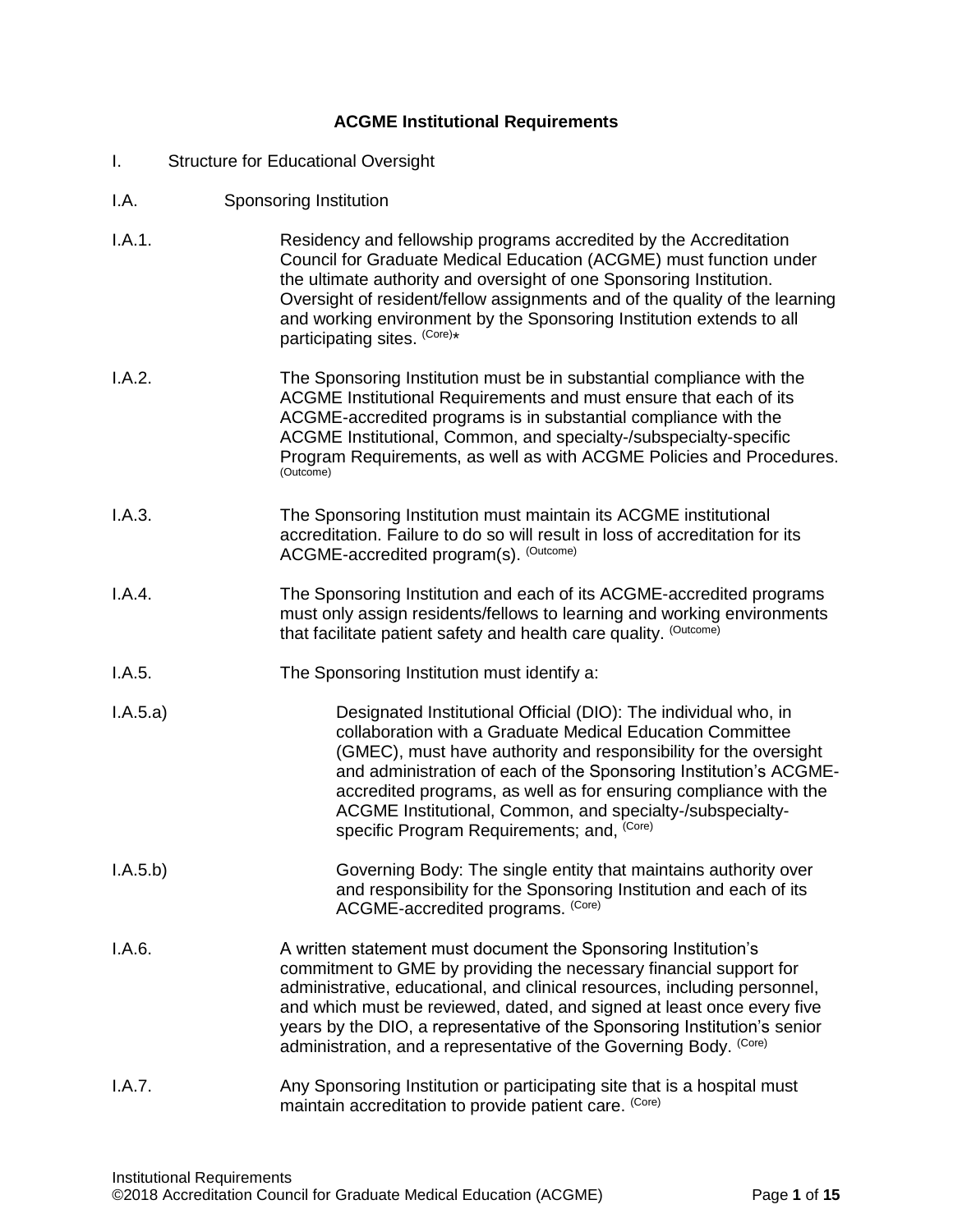| I.A.7.a)    | Accreditation for patient care must be provided by:                                                                                                                                                                                                                                                                                                                                                                                                                                                                    |
|-------------|------------------------------------------------------------------------------------------------------------------------------------------------------------------------------------------------------------------------------------------------------------------------------------------------------------------------------------------------------------------------------------------------------------------------------------------------------------------------------------------------------------------------|
| I.A.7.a)(1) | an entity granted "deeming authority" for participation in<br>Medicare under federal regulations; or, (Core)                                                                                                                                                                                                                                                                                                                                                                                                           |
| I.A.7.a)(2) | an entity certified as complying with the conditions of<br>participation in Medicare under federal regulations. (Core)                                                                                                                                                                                                                                                                                                                                                                                                 |
| I.A.8.      | When a Sponsoring Institution or major participating site that is a hospital<br>loses its accreditation for patient care, the Sponsoring Institution must<br>notify and provide a plan for its response to the Institutional Review<br>Committee (IRC) within 30 days of such loss. Based on the particular<br>circumstances, the ACGME may invoke its procedures related to alleged<br>egregious and/or catastrophic events. (Core)                                                                                   |
| I.A.9.      | When a Sponsoring Institution's or participating site's license is denied,<br>suspended, or revoked, or when a Sponsoring Institution or participating<br>site is required to curtail activities, or is otherwise restricted, the<br>Sponsoring Institution must notify and provide a plan for its response to<br>the IRC within 30 days of such loss or restriction. Based on the particular<br>circumstances, the ACGME may invoke its procedures related to alleged<br>egregious and/or catastrophic events. (Core) |
| I.B.        | <b>GMEC</b>                                                                                                                                                                                                                                                                                                                                                                                                                                                                                                            |
| I.B.1.      | Membership                                                                                                                                                                                                                                                                                                                                                                                                                                                                                                             |
| I.B.1.a)    | A Sponsoring Institution with multiple ACGME-accredited<br>programs must have a GMEC that includes at least the following<br>voting members: (Core)                                                                                                                                                                                                                                                                                                                                                                    |
| I.B.1.a)(1) | the DIO; (Core)                                                                                                                                                                                                                                                                                                                                                                                                                                                                                                        |
| I.B.1.a)(2) | a representative sample of program directors (minimum of<br>two) from its ACGME-accredited programs; (Core)                                                                                                                                                                                                                                                                                                                                                                                                            |
| I.B.1.a)(3) | a minimum of two peer-selected residents/fellows from<br>among its ACGME-accredited programs; and, <sup>(Core)</sup>                                                                                                                                                                                                                                                                                                                                                                                                   |
| I.B.1.a)(4) | a quality improvement or patient safety officer or designee.<br>(Core)                                                                                                                                                                                                                                                                                                                                                                                                                                                 |
| I.B.1.b)    | A Sponsoring Institution with one program must have a GMEC<br>that includes at least the following voting members:                                                                                                                                                                                                                                                                                                                                                                                                     |
| I.B.1.b)(1) | the DIO; (Core)                                                                                                                                                                                                                                                                                                                                                                                                                                                                                                        |
| I.B.1.b)(2) | the program director when the program director is not the<br>$DIO;$ (Core)                                                                                                                                                                                                                                                                                                                                                                                                                                             |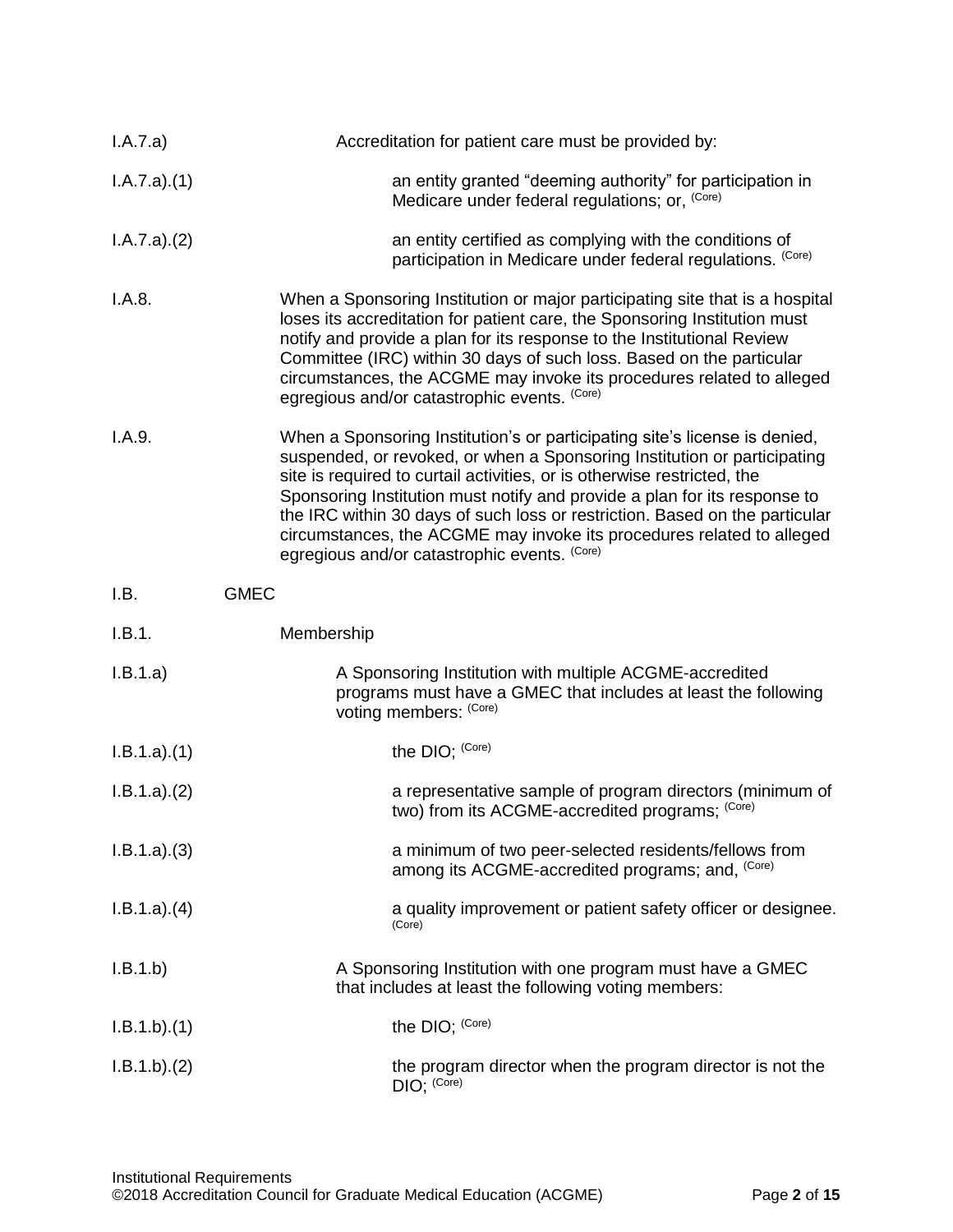| I.B.1.b)(3) | a minimum of two peer-selected residents/fellows from its<br>ACGME-accredited program or the only resident/fellow if<br>the program includes only one resident/fellow; (Core)                                                                                                                            |
|-------------|----------------------------------------------------------------------------------------------------------------------------------------------------------------------------------------------------------------------------------------------------------------------------------------------------------|
| I.B.1.b)(4) | the individual or designee responsible for monitoring<br>quality improvement or patient safety if this individual is not<br>the DIO or program director; and, (Core)                                                                                                                                     |
| I.B.1.b)(5) | one or more individuals from a different department than<br>that of the program specialty (and other than the quality<br>improvement or patient safety member), within or from<br>outside the Sponsoring Institution, at least one of whom is<br>actively involved in graduate medical education. (Core) |
| I.B.2.      | Additional GMEC members and subcommittees: In order to carry out<br>portions of the GMEC's responsibilities, additional GMEC membership<br>may include others as determined by the GMEC. (Detail)                                                                                                        |
| I.B.2.a)    | Subcommittees that address required GMEC responsibilities must<br>include a peer-selected resident/fellow. (Detail)                                                                                                                                                                                      |
| I.B.2.b     | Subcommittee actions that address required GMEC<br>responsibilities must be reviewed and approved by the GMEC.<br>(Detail)                                                                                                                                                                               |
| I.B.3.      | Meetings and Attendance: The GMEC must meet a minimum of once<br>every quarter during each academic year. (Core)                                                                                                                                                                                         |
| I.B.3.a)    | Each meeting of the GMEC must include attendance by at least<br>one resident/fellow member. (Core)                                                                                                                                                                                                       |
| I.B.3.b)    | The GMEC must maintain meeting minutes that document<br>execution of all required GMEC functions and responsibilities. (Core)                                                                                                                                                                            |
| I.B.4.      | Responsibilities: GMEC responsibilities must include:                                                                                                                                                                                                                                                    |
| I.B.4.a)    | Oversight of:                                                                                                                                                                                                                                                                                            |
| I.B.4.a)(1) | the ACGME accreditation status of the Sponsoring<br>Institution and each of its ACGME-accredited programs;<br>(Outcome)                                                                                                                                                                                  |
| I.B.4.a)(2) | the quality of the GME learning and working environment<br>within the Sponsoring Institution, each of its ACGME-<br>accredited programs, and its participating sites; (Outcome)                                                                                                                          |
| I.B.4.a)(3) | the quality of educational experiences in each ACGME-<br>accredited program that lead to measurable achievement<br>of educational outcomes as identified in the ACGME<br>Common and specialty-/subspecialty-specific Program<br>Requirements; (Outcome)                                                  |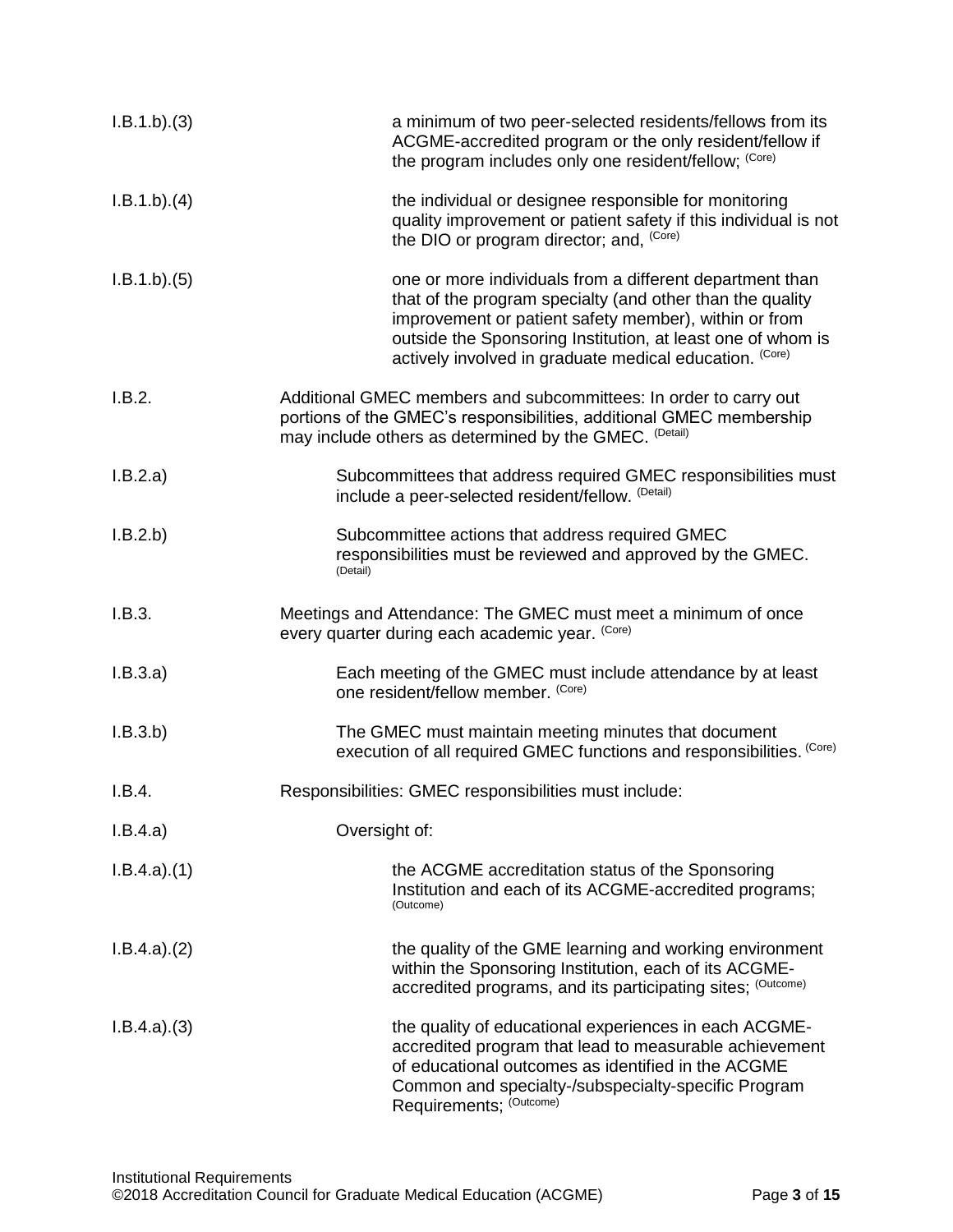| I.B.4.a)(4)  | the ACGME-accredited program(s)' annual program<br>evaluations and self-studies; (Core)                                                                                                                                                                               |
|--------------|-----------------------------------------------------------------------------------------------------------------------------------------------------------------------------------------------------------------------------------------------------------------------|
| I.B.4.a)(5)  | all processes related to reductions and closures of<br>individual ACGME-accredited programs, major<br>participating sites, and the Sponsoring Institution; and, (Core)                                                                                                |
| I.B.4.a)(6)  | the provision of summary information of patient safety<br>reports to residents, fellows, faculty members, and other<br>clinical staff members. At a minimum, this oversight must<br>include verification that such summary information is being<br>provided. (Detail) |
| I.B.4.b)     | review and approval of:                                                                                                                                                                                                                                               |
| I.B.4.b)(1)  | institutional GME policies and procedures; (Core)                                                                                                                                                                                                                     |
| I.B.4.b)(2)  | annual recommendations to the Sponsoring Institution's<br>administration regarding resident/fellow stipends and<br>benefits; (Core)                                                                                                                                   |
| I.B.4.b)(3)  | applications for ACGME accreditation of new programs;<br>(Core)                                                                                                                                                                                                       |
| I.B.4.b)(4)  | requests for permanent changes in resident/fellow<br>complement; (Core)                                                                                                                                                                                               |
| I.B.4.b)(5)  | major changes in each of its ACGME-accredited programs'<br>structure or duration of education; (Core)                                                                                                                                                                 |
| I.B.4.b)(6)  | additions and deletions of each of its ACGME-accredited<br>programs' participating sites; (Core)                                                                                                                                                                      |
| I.B.4.b)(7)  | appointment of new program directors; (Core)                                                                                                                                                                                                                          |
| I.B.4.b)(8)  | progress reports requested by a Review Committee; (Core)                                                                                                                                                                                                              |
| I.B.4.b)(9)  | responses to Clinical Learning Environment Review<br>(CLER) reports; (Core)                                                                                                                                                                                           |
| I.B.4.b)(10) | requests for exceptions to clinical and educational work<br>hour requirements; (Core)                                                                                                                                                                                 |
| I.B.4.b)(11) | voluntary withdrawal of ACGME program accreditation;<br>(Core)                                                                                                                                                                                                        |
| I.B.4.b)(12) | requests for appeal of an adverse action by a Review<br>Committee; and, (Core)                                                                                                                                                                                        |
| I.B.4.b)(13) | appeal presentations to an ACGME Appeals Panel. (Core)                                                                                                                                                                                                                |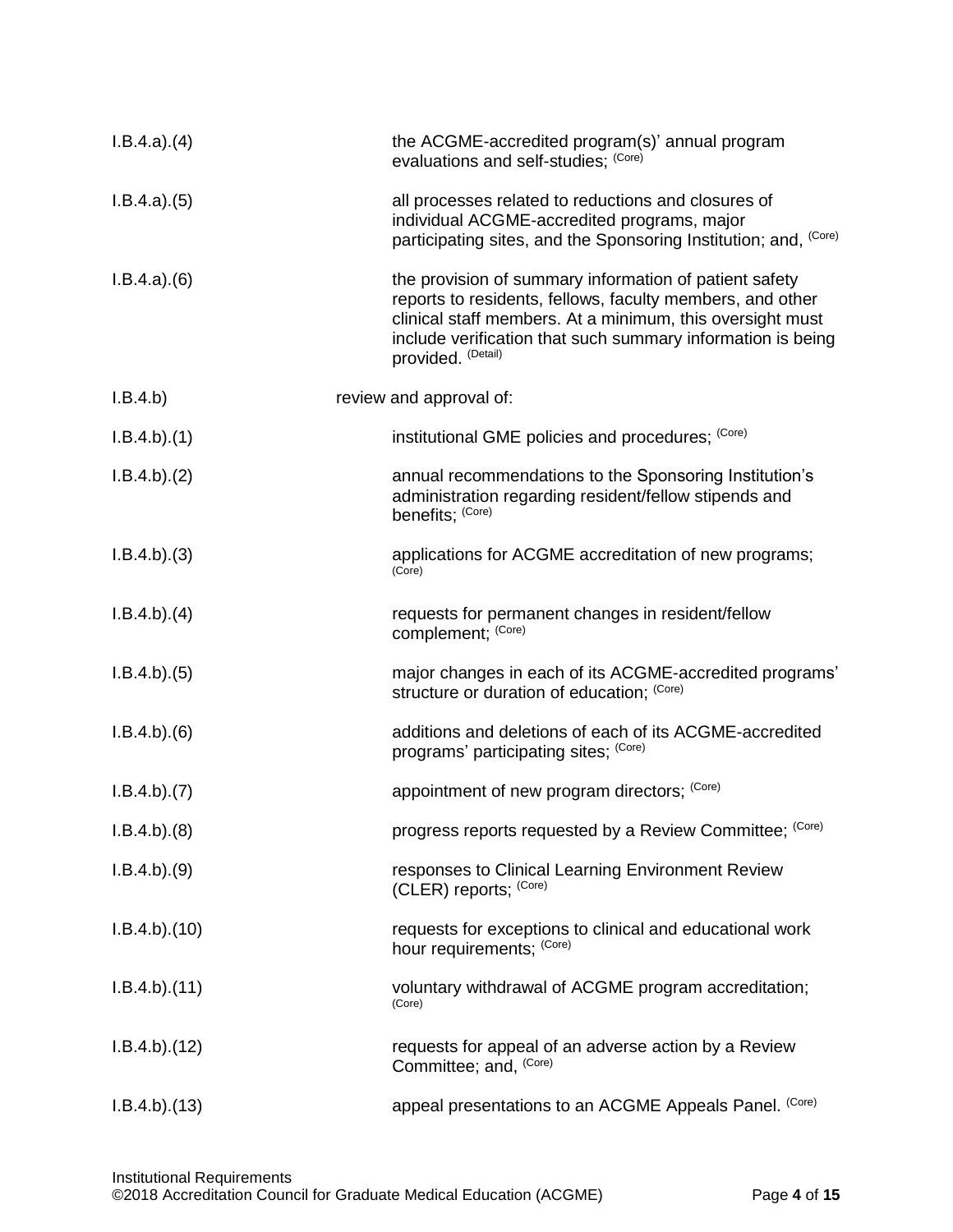| I.B.5.      | The GMEC must demonstrate effective oversight of the Sponsoring<br>Institution's accreditation through an Annual Institutional Review (AIR).<br>(Outcome)                    |
|-------------|------------------------------------------------------------------------------------------------------------------------------------------------------------------------------|
| I.B.5.a)    | The GMEC must identify institutional performance indicators for<br>the AIR, to include, at a minimum: (Core)                                                                 |
| I.B.5.a)(1) | the most recent ACGME institutional letter of notification;<br>(Core)                                                                                                        |
| I.B.5.a)(2) | results of ACGME surveys of residents/fellows and core<br>faculty members; and, (Core)                                                                                       |
| I.B.5.a)(3) | each of its ACGME-accredited programs' ACGME<br>accreditation information, including accreditation statuses<br>and citations. (Core)                                         |
| I.B.5.b)    | The DIO must annually submit a written executive summary of the<br>AIR to the Sponsoring Institution's Governing Body. The written<br>executive summary must include: (Core) |
| I.B.5.b)(1) | a summary of institutional performance on indicators for<br>the AIR; and, (Core)                                                                                             |
| I.B.5.b)(2) | action plans and performance monitoring procedures<br>resulting from the AIR. (Core)                                                                                         |
| I.B.6.      | The GMEC must demonstrate effective oversight of underperforming<br>program(s) through a Special Review process. (Core)                                                      |
| I.B.6.a)    | The Special Review process must include a protocol that: (Core)                                                                                                              |
| I.B.6.a)(1) | establishes criteria for identifying underperformance; and,<br>(Core)                                                                                                        |
| I.B.6.a)(2) | results in a report that describes the quality improvement<br>goals, the corrective actions, and the process for GMEC<br>monitoring of outcomes. (Core)                      |
| ΙΙ.         | <b>Institutional Resources</b>                                                                                                                                               |
| II.A.       | Institutional GME Infrastructure and Operations: The Sponsoring Institution must<br>ensure that:                                                                             |
| II.A.1.     | the DIO has sufficient financial support and protected time to effectively<br>carry out his or her educational, administrative, and leadership<br>responsibilities; (Core)   |
| II.A.2.     | the DIO engages in professional development applicable to his or her<br>responsibilities as an educational leader; and, (Core)                                               |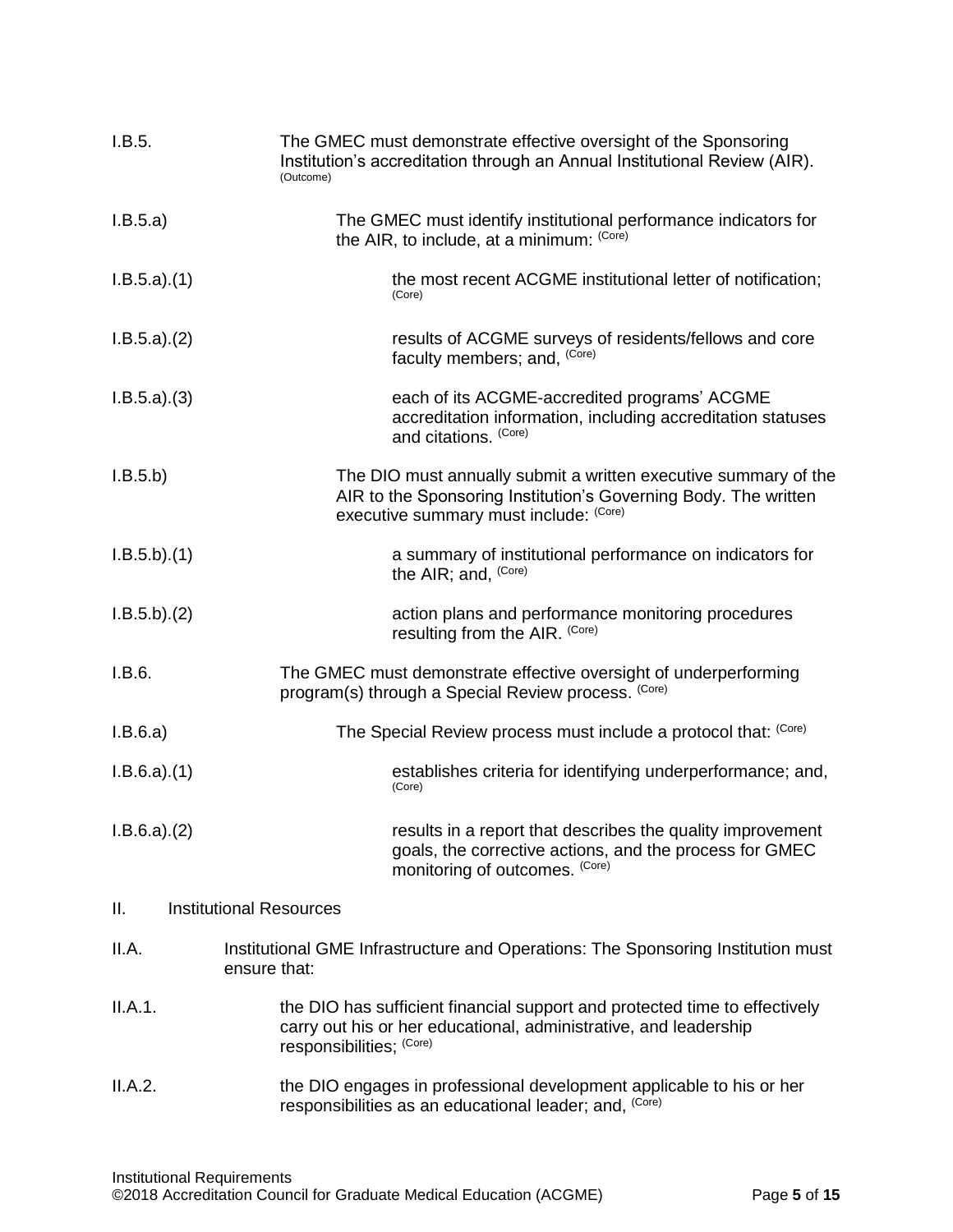- II.A.3. sufficient salary support and resources are provided for effective GME administration. <sup>(Core)</sup>
- II.B. Program Administration: The Sponsoring Institution, in collaboration with each ACGME-accredited program, must ensure that:
- II.B.1. the program director(s) has (have) sufficient financial support and protected time to effectively carry out his/her (their) educational, administrative, and leadership responsibilities, as described in the Institutional, Common, and specialty-/subspecialty-specific Program Requirements; (Core)
- II.B.2. the program(s) receives (receive) adequate support for core faculty members to ensure both effective supervision and quality resident/fellow education; (Core)
- II.B.3. the program director(s) and core faculty members engage in professional development applicable to their responsibilities as educational leaders; (Core)
- II.B.4. the program coordinator(s) has (have) sufficient support and time to effectively carry out his/her (their) responsibilities; and, (Core)
- II.B.5. resources, including space, technology, and supplies, are available to provide effective support for each of its ACGME-accredited programs. (Core)
- II.C. Resident/Fellow Forum: The Sponsoring Institution with more than one program must ensure availability of an organization, council, town hall, or other platform that allows all residents/fellows from within and across the Sponsoring Institution's ACGME-accredited programs to communicate and exchange information with other residents/fellows relevant to their ACGME-accredited programs and their learning and working environment. (Core)
- II.C.1. Any resident/fellow from one of the Sponsoring Institution's ACGMEaccredited programs must have the opportunity to directly raise a concern to the forum.  $(Core)$
- II.C.2. Residents/fellows must have the option, at least in part, to conduct their forum without the DIO, faculty members, or other administrators present. (Core)
- II.C.3. Residents/fellows must have the option to present concerns that arise from discussions at the forum to the DIO and GMEC. (Core)
- II.D. Resident Salary and Benefits: The Sponsoring Institution, in collaboration with each of its ACGME-accredited programs and participating sites, must provide all residents/fellows with financial support and benefits to ensure that they are able to fulfill the responsibilities of their ACGME-accredited program(s). <sup>(Core)</sup>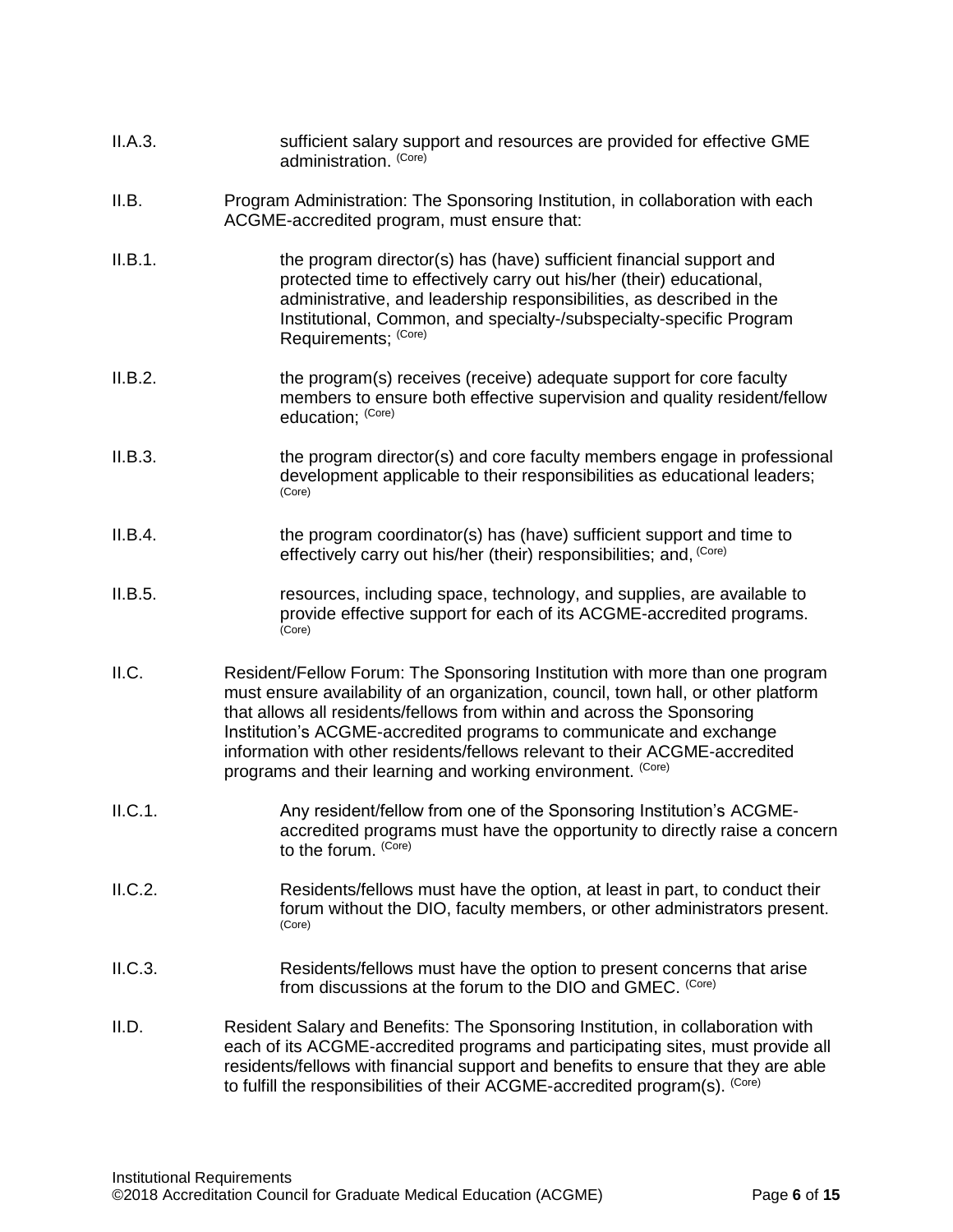- II.E.1. Communication resources and technology: Faculty members and residents/fellows must have ready access to adequate communication resources and technological support. (Core)
- II.E.2. Access to medical literature: Faculty members and residents/fellows must have ready access to specialty-/subspecialty-specific electronic medical literature databases and other current reference material in print or electronic format. (Core)
- II.F. Support Services and Systems
- II.F.1. The Sponsoring Institution must provide support services and develop health care delivery systems to minimize residents'/fellows' work that is extraneous to their ACGME-accredited program(s)' educational goals and objectives, and to ensure that residents'/fellows' educational experience is not compromised by excessive reliance on residents/fellows to fulfill non-physician service obligations. These support services and systems must include: (Core)
- II.F.1.a) peripheral intravenous access placement, phlebotomy, laboratory, pathology and radiology services and patient transportation services provided in a manner appropriate to and consistent with educational objectives and to support high quality and safe patient care; and, <sup>(Core)</sup>
- II.F.1.b) medical records available at all participating sites to support high quality and safe patient care, residents'/fellows' education, quality improvement and scholarly activities. <sup>(Core)</sup>
- III. The Learning and Working Environment
- III.A. The Sponsoring Institution and each of its ACGME-accredited programs must provide a learning and working environment in which residents/fellows have the opportunity to raise concerns and provide feedback without intimidation or retaliation, and in a confidential manner, as appropriate. (Core)
- III.B. The Sponsoring Institution is responsible for oversight and documentation of resident/fellow engagement in the following: <sup>(Core)</sup>
- III.B.1. Patient Safety: The Sponsoring Institution must ensure that residents/fellows have:
- III.B.1.a) access to systems for reporting errors, adverse events, unsafe conditions, and near misses in a protected manner that is free from reprisal; and, <sup>(Core)</sup>
- III.B.1.b) opportunities to contribute to root cause analysis or other similar risk-reduction processes. (Core)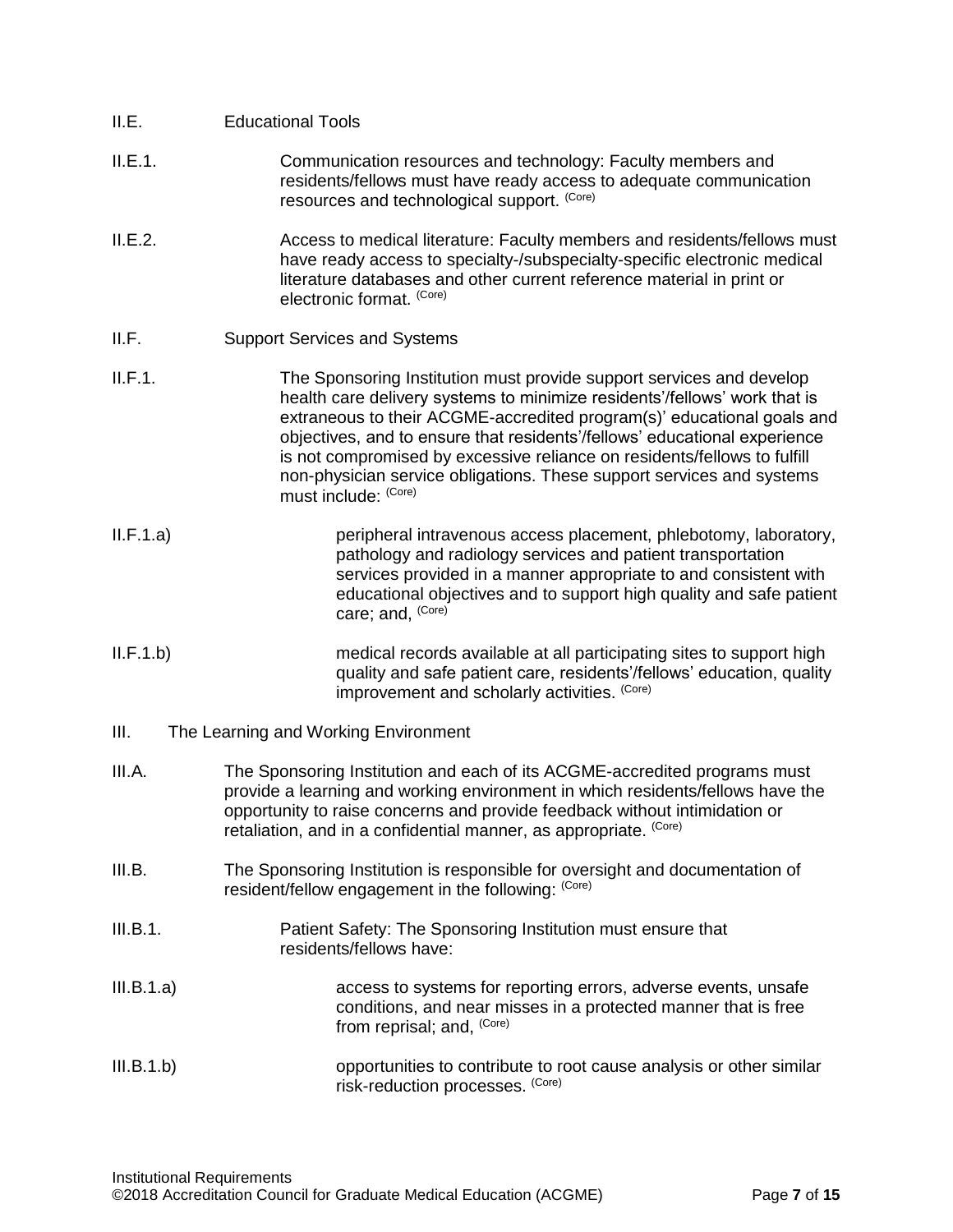| III.B.2.      | Quality Improvement: The Sponsoring Institution must ensure that<br>residents/fellows have:                                                                                                                                                  |
|---------------|----------------------------------------------------------------------------------------------------------------------------------------------------------------------------------------------------------------------------------------------|
| III.B.2.a)    | access to data to improve systems of care, reduce health care<br>disparities, and improve patient outcomes; and, (Core)                                                                                                                      |
| III.B.2.b)    | opportunities to participate in quality improvement initiatives. (Core)                                                                                                                                                                      |
| III.B.3.      | Transitions of Care: The Sponsoring Institution must:                                                                                                                                                                                        |
| III.B.3.a)    | facilitate professional development for core faculty members and<br>residents/fellows regarding effective transitions of care; and, (Core)                                                                                                   |
| III.B.3.b)    | in partnership with its ACGME-accredited program(s), ensure and<br>monitor effective, structured patient hand-over processes to<br>facilitate continuity of care and patient safety at participating sites.<br>(Core)                        |
| III.B.4.      | Supervision and Accountability                                                                                                                                                                                                               |
| III.B.4.a)    | The Sponsoring Institution must oversee:                                                                                                                                                                                                     |
| III.B.4.a)(1) | supervision of residents/fellows consistent with institutional<br>and program-specific policies; and, (Core)                                                                                                                                 |
| III.B.4.a)(2) | mechanisms by which residents/fellows can report<br>inadequate supervision and accountability in a protected<br>manner that is free from reprisal. (Core)                                                                                    |
| III.B.5.      | <b>Clinical Experience and Education</b>                                                                                                                                                                                                     |
| III.B.5.a)    | The Sponsoring Institution must oversee:                                                                                                                                                                                                     |
| III.B.5.a)(1) | resident/fellow clinical and educational work hours,<br>consistent with the Common and specialty-/subspecialty-<br>specific Program Requirements across all programs,<br>addressing areas of non-compliance in a timely manner;<br>(Core)    |
| III.B.5.a)(2) | systems of care and learning and working environments<br>that facilitate fatigue mitigation for residents/fellows; and,<br>(Core)                                                                                                            |
| III.B.5.a)(3) | an educational program for residents/fellows and core<br>faculty members in fatigue mitigation. (Core)                                                                                                                                       |
| III.B.5.b)    | The Sponsoring Institution, in partnership with its ACGME-<br>accredited program(s), must ensure adequate sleep facilities and<br>safe transportation options for residents/fellows who may be too<br>fatigued to return safely home. (Core) |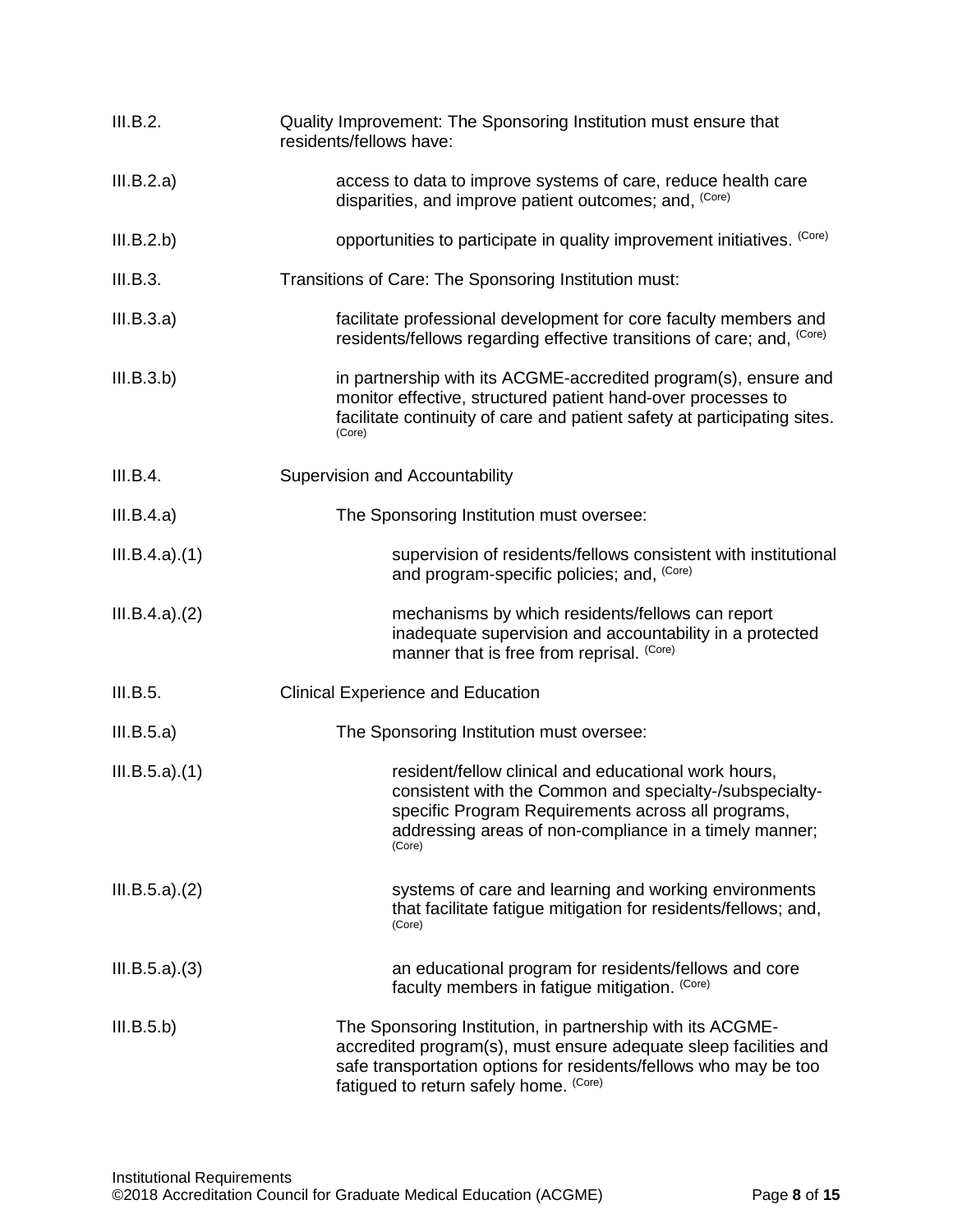| III.B.5.b)(1)        | Sleep facilities must be safe, quiet, and private, and must<br>be available and accessible for residents/fellows to support<br>education and safe patient care. (Core)                                                                                                                                                                     |
|----------------------|--------------------------------------------------------------------------------------------------------------------------------------------------------------------------------------------------------------------------------------------------------------------------------------------------------------------------------------------|
| III.B.6.             | Professionalism                                                                                                                                                                                                                                                                                                                            |
| III.B.6.a)           | The Sponsoring Institution, in partnership with the program<br>director(s) of its ACGME-accredited program(s), must provide a<br>culture of professionalism that supports patient safety and<br>personal responsibility. (Core)                                                                                                            |
| III.B.6.b)           | The Sponsoring Institution, in partnership with its ACGME-<br>accredited program(s), must educate residents/fellows and faculty<br>members concerning the professional responsibilities of<br>physicians, including their obligation to be appropriately rested<br>and fit to provide the care required by their patients. (Core)          |
| III.B.6.c)           | The Sponsoring Institution must provide systems for education in<br>and monitoring of:                                                                                                                                                                                                                                                     |
| $III.B.6.c$ ). $(1)$ | residents'/fellows' and core faculty members' fulfillment of<br>educational and professional responsibilities, including<br>scholarly pursuits; and, (Core)                                                                                                                                                                                |
| $III.B.6.c$ ). $(2)$ | accurate completion of required documentation by<br>residents/fellows. (Core)                                                                                                                                                                                                                                                              |
| III.B.6.d)           | The Sponsoring Institution must ensure that its ACGME-<br>accredited program(s) provide(s) a professional, respectful and<br>civil environment that is free from unprofessional behavior,<br>including mistreatment, abuse and/or coercion of<br>residents/fellows, other learners, faculty members, and staff<br>members. (Core)          |
| $III.B.6.d$ $.(1)$   | The Sponsoring Institution, in partnership with its ACGME-<br>accredited program(s), must have a process for education<br>of residents/fellows and faculty membersregarding<br>unprofessional behavior, and a confidential process for<br>reporting, investigating, monitoring, and addressing such<br>concerns. (Core)                    |
| III.B.7.             | Well-Being                                                                                                                                                                                                                                                                                                                                 |
| III.B.7.a)           | The Sponsoring Institution must oversee its ACGME-accredited<br>program's(s') fulfillment of responsiblity to address well-being of<br>residents/fellows and faculty members, consistent with the<br>Common and specialty-/subspecialty-specific Program<br>Requirements, addressing areas of non-compliance in a timely<br>manner. (Core) |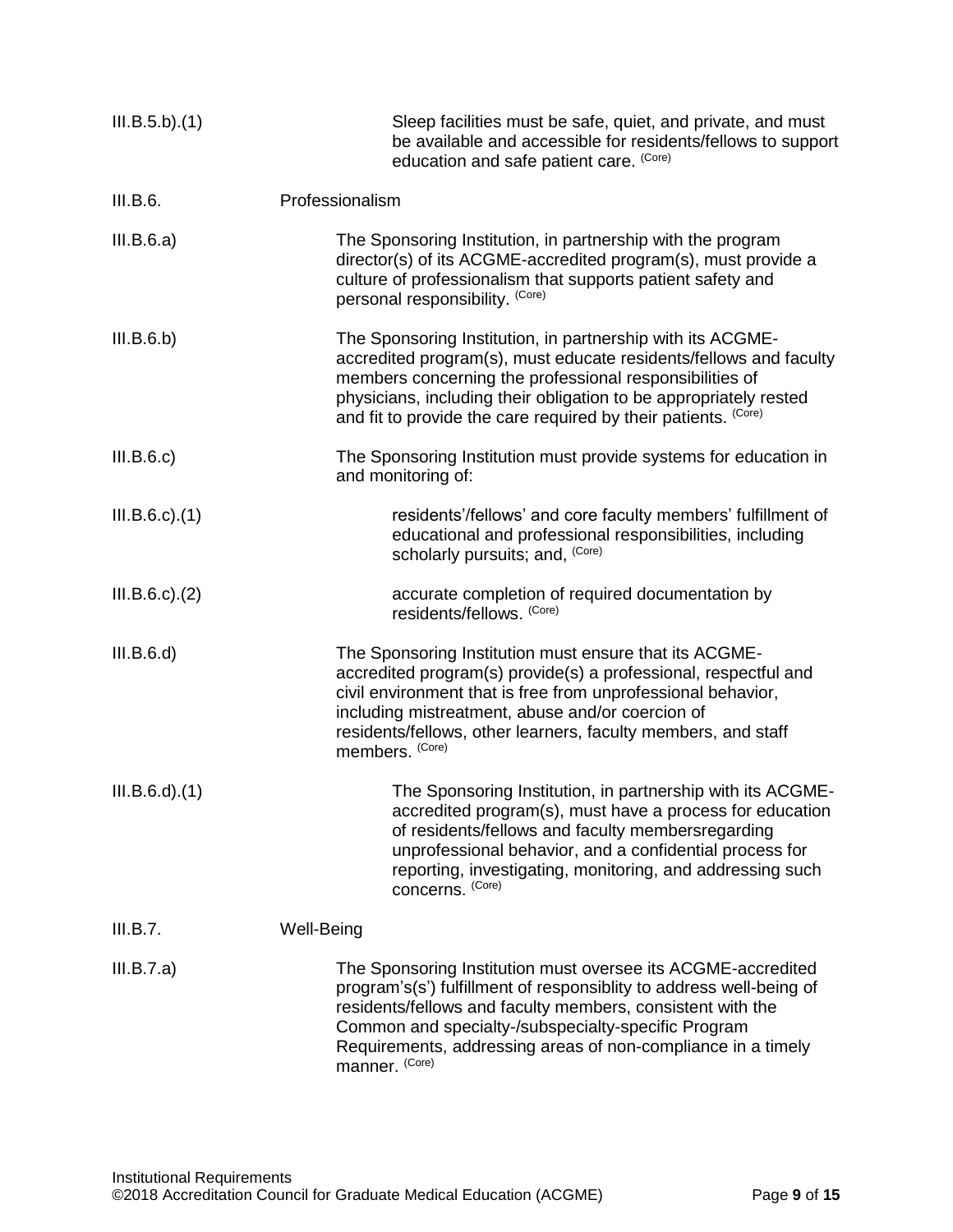| III.B.7.b)           | The Sponsoring Institution, in partnership with its ACGME-<br>accredited program(s), must educate faculty members and<br>residents/fellows in identification of the symptoms of burnout,<br>depression, and substance abuse, including means to assist those<br>who experience these conditions. This responsibility includes<br>educating residents/fellows and faculty members in how to<br>recognize those symptoms in themselves, and how to seek<br>appropriate care. (Core) |
|----------------------|-----------------------------------------------------------------------------------------------------------------------------------------------------------------------------------------------------------------------------------------------------------------------------------------------------------------------------------------------------------------------------------------------------------------------------------------------------------------------------------|
| III.B.7.c)           | The Sponsoring Institution, in partnership with its ACGME-<br>accredited program(s), must: (Core)                                                                                                                                                                                                                                                                                                                                                                                 |
| $III.B.7.c$ ). $(1)$ | encourage residents/fellows and faculty members to alert<br>their program director, DIO, or other designated personnel<br>or programs when they are concerned that another<br>resident/fellow or faculty member may be displaying signs<br>of burnout, depression, substance abuse, suicidal ideation,<br>or potential for violence; (Core)                                                                                                                                       |
| $III.B.7.c$ ). $(2)$ | provide access to appropriate tools for self screening; and,<br>(Core)                                                                                                                                                                                                                                                                                                                                                                                                            |
| $III.B.7.c$ ). $(3)$ | provide access to confidential, affordable mental health<br>assessment, counseling, and treatment, including access<br>to urgent and emergent care 24 hours a day, seven days a<br>week. (Core)                                                                                                                                                                                                                                                                                   |
| III.B.7.d)           | The Sponsoring Institution must ensure a healthy and safe clinical<br>and educational environment that provides for: (Core)                                                                                                                                                                                                                                                                                                                                                       |
| $III.B.7.d$ $.(1)$   | access to food during clinical and educational<br>assignments; and, (Core)                                                                                                                                                                                                                                                                                                                                                                                                        |
| $III.B.7.d$ $.(2)$   | safety and security measures for residents/fellows<br>appropriate to the participating site. (Core)                                                                                                                                                                                                                                                                                                                                                                               |
| IV.                  | Institutional GME Policies and Procedures                                                                                                                                                                                                                                                                                                                                                                                                                                         |
| IV.A.                | <b>Resident/Fellow Recruitment</b>                                                                                                                                                                                                                                                                                                                                                                                                                                                |
| IV.A.1.              | Eligibility and Selection of Residents/Fellows: The Sponsoring Institution<br>must have written policies and procedures for resident/fellow recruitment<br>and appointment, and must monitor each of its ACGME-accredited<br>programs for compliance. (Core)                                                                                                                                                                                                                      |
| IV.A.2.              | An applicant must meet one of the following qualifications to be eligible<br>for appointment to an ACGME-accredited program: (Core)                                                                                                                                                                                                                                                                                                                                               |
| IV.A.2.a)            | graduation from a medical school in the United States or Canada,<br>accredited by the Liaison Committee on Medical Education<br>(LCME); or, (Core)                                                                                                                                                                                                                                                                                                                                |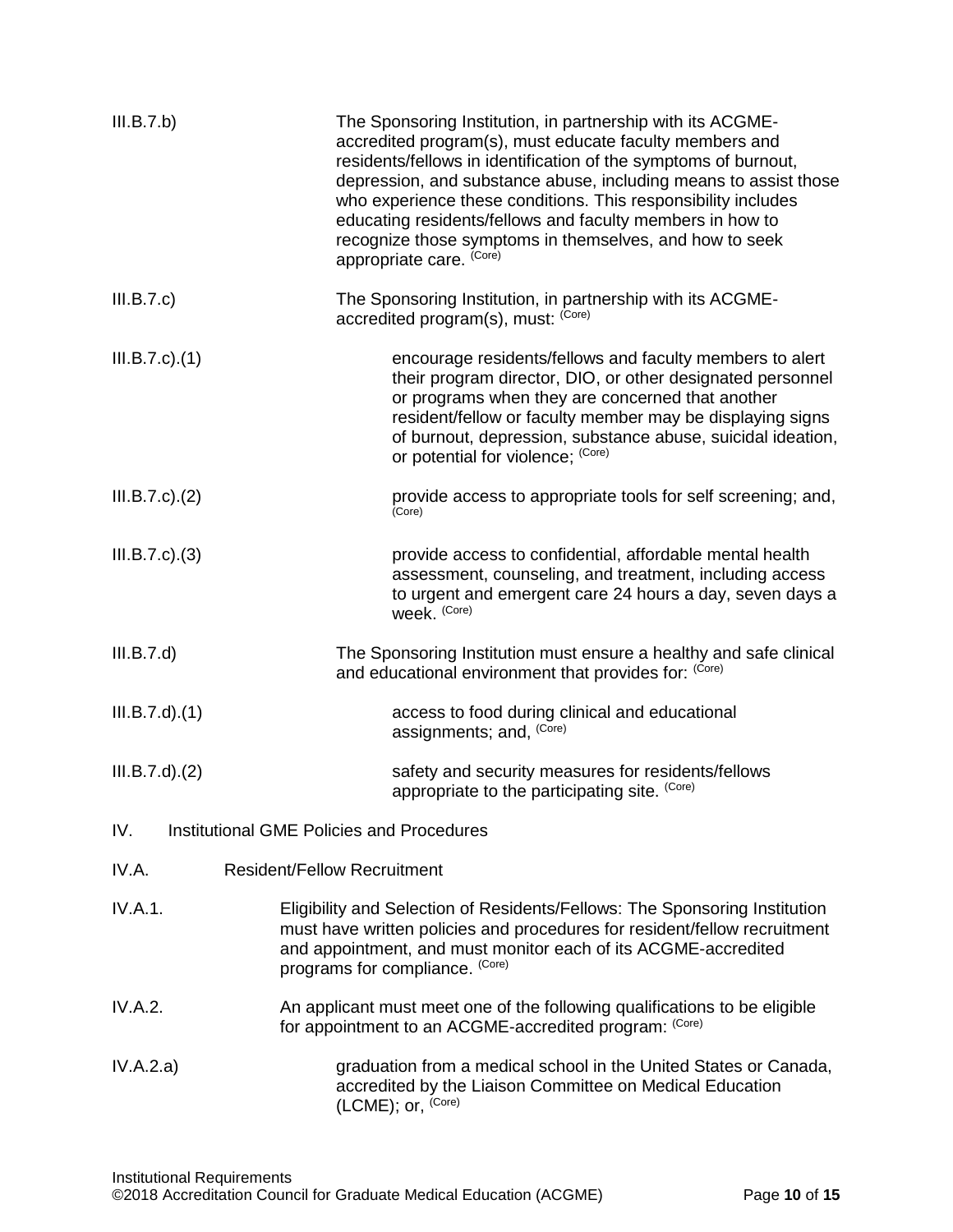| IV.A.2.b)          | graduation from a college of osteopathic medicine in the United<br>States, accredited by the American Osteopathic Association<br>(AOA); or, (Core)                                                                                                                                                                                                      |
|--------------------|---------------------------------------------------------------------------------------------------------------------------------------------------------------------------------------------------------------------------------------------------------------------------------------------------------------------------------------------------------|
| IV.A.2.c)          | graduation from a medical school outside of the United States or<br>Canada, and meeting one of the following additional qualifications:<br>(Core)                                                                                                                                                                                                       |
| $IV.A.2.c$ . $(1)$ | holds a currently-valid certificate from the Educational<br>Commission for Foreign Medical Graduates prior to<br>appointment; or, (Core)                                                                                                                                                                                                                |
| IV.A.2.c.2()       | holds a full and unrestricted license to practice medicine in<br>a United States licensing jurisdiction in his or her current<br>ACGME specialty-/subspecialty program; or, <sup>(Core)</sup>                                                                                                                                                           |
| IV.A.2.c.3)        | has graduated from a medical school outside the United<br>States and has completed a Fifth Pathway** program<br>provided by an LCME-accredited medical school. (Core)                                                                                                                                                                                   |
| IV.A.3.            | An applicant invited to interview for a resident/fellow position must be<br>informed, in writing or by electronic means, of the terms, conditions, and<br>benefits of appointment to the ACGME-accredited program, either in<br>effect at the time of the interview or that will be in effect at the time of his<br>or her eventual appointment. (Core) |
| IV.A.3.a)          | Information that is provided must include: financial support;<br>vacations; parental, sick, and other leaves of absence; and<br>professional liability, hospitalization, health, disability and other<br>insurance accessible to residents/fellows and their eligible<br>dependents. (Core)                                                             |
| IV.B.              | Agreement of Appointment/Contract                                                                                                                                                                                                                                                                                                                       |
| IV.B.1.            | The Sponsoring Institution must ensure that residents/fellows are<br>provided with a written agreement of appointment/contract outlining the<br>terms and conditions of their appointment to a program. The Sponsoring<br>Institution must monitor each of its programs with regard to<br>implementation of terms and conditions of appointment. (Core) |
| IV.B.2.            | The contract/agreement of appointment must directly contain or provide a<br>reference to the following items: (Core)                                                                                                                                                                                                                                    |
| IV.B.2.a)          | resident/fellow responsibilities; (Core)                                                                                                                                                                                                                                                                                                                |
| IV.B.2.b)          | duration of appointment; (Core)                                                                                                                                                                                                                                                                                                                         |
| IV.B.2.c)          | financial support for residents/fellows; (Core)                                                                                                                                                                                                                                                                                                         |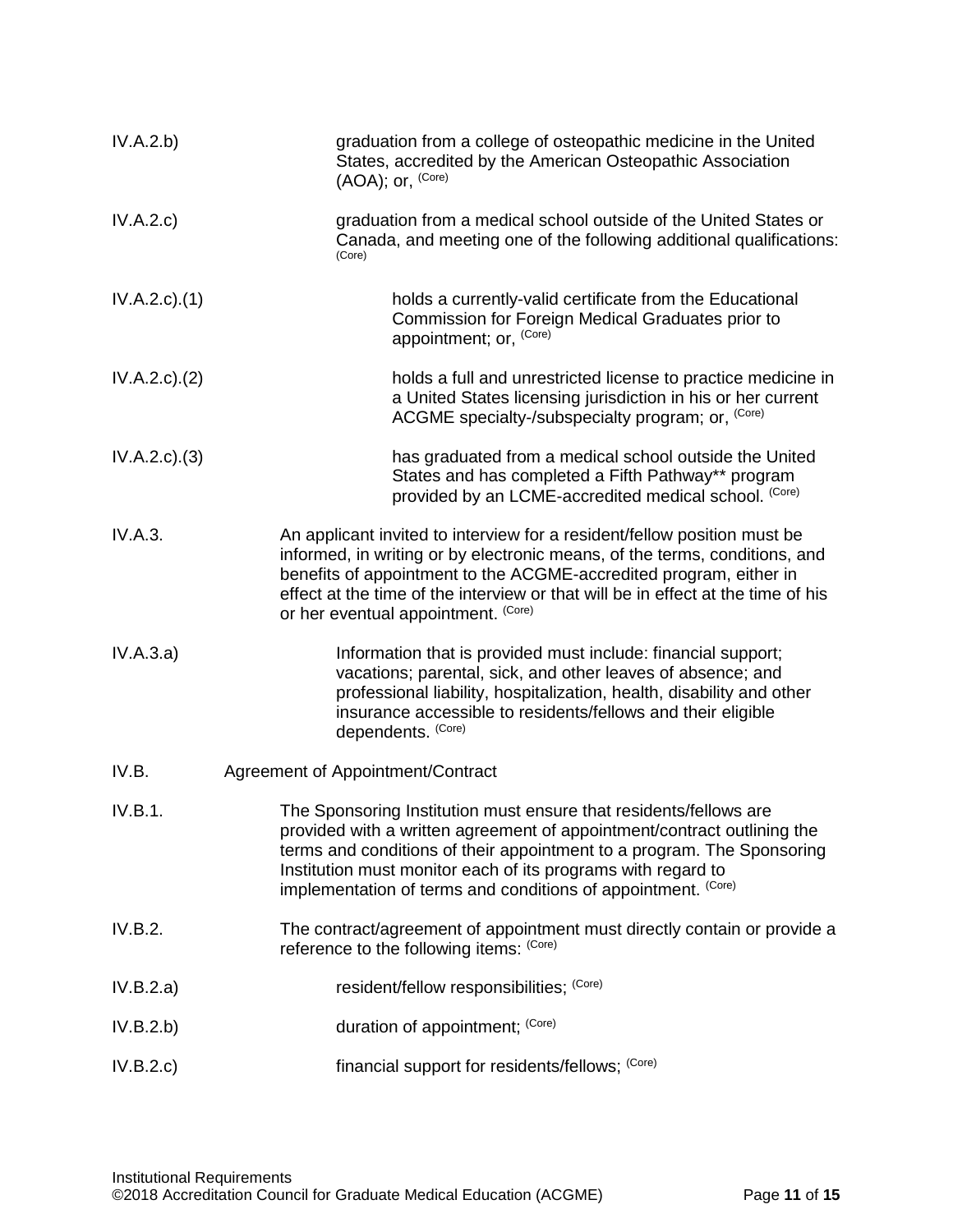| IV.B.2.d    | conditions for reappointment and promotion to a subsequent PGY<br>level; (Core)                                                                                                                                                                                                                                                           |
|-------------|-------------------------------------------------------------------------------------------------------------------------------------------------------------------------------------------------------------------------------------------------------------------------------------------------------------------------------------------|
| IV.B.2.e)   | grievance and due process; (Core)                                                                                                                                                                                                                                                                                                         |
| IV.B.2.f)   | professional liability insurance, including a summary of pertinent<br>information regarding coverage; (Core)                                                                                                                                                                                                                              |
| IV.B.2.g.   | hospital and health insurance benefits for residents/fellows and<br>their eligible dependents; (Core)                                                                                                                                                                                                                                     |
| IV.B.2.h    | disability insurance for residents/fellows; (Core)                                                                                                                                                                                                                                                                                        |
| IV.B.2.i)   | vacation, parental, sick, and other leave(s) for residents/fellows,<br>compliant with applicable laws; (Core)                                                                                                                                                                                                                             |
| $IV.B.2.$ j | timely notice of the effect of leave(s) on the ability of<br>residents/fellows to satisfy requirements for program completion;<br>(Core)                                                                                                                                                                                                  |
| IV.B.2.k)   | information related to eligibility for specialty board examinations;<br>and, (Core)                                                                                                                                                                                                                                                       |
| IV.B.2.I)   | institutional policies and procedures regarding resident/fellow<br>clinical and educational work hours and moonlighting. (Core)                                                                                                                                                                                                           |
| IV.C.       | Promotion, Appointment Renewal and Dismissal                                                                                                                                                                                                                                                                                              |
| IV.C.1.     | The Sponsoring Institution must have a policy that requires each of its<br>ACGME-accredited programs to determine the criteria for promotion<br>and/or renewal of a resident's/fellow's appointment. (Core)                                                                                                                               |
| IV.C.1.a)   | The Sponsoring Institution must ensure that each of its programs<br>provides a resident/fellow with a written notice of intent when that<br>resident's/fellow's agreement will not be renewed, when that<br>resident/fellow will not be promoted to the next level of training, or<br>when that resident/fellow will be dismissed. (Core) |
| IV.C.1.b)   | The Sponsoring Institution must have a policy that provides<br>residents/fellows with due process relating to the following actions<br>regardless of when the action is taken during the appointment<br>period: suspension, non-renewal, non-promotion; or dismissal.<br>(Core)                                                           |
| IV.D.       | Grievances: The Sponsoring Institution must have a policy that outlines the<br>procedures for submitting and processing resident/fellow grievances at the<br>program and institutional level and that minimizes conflicts of interest. (Core)                                                                                             |
| IV.E.       | Professional Liability Insurance                                                                                                                                                                                                                                                                                                          |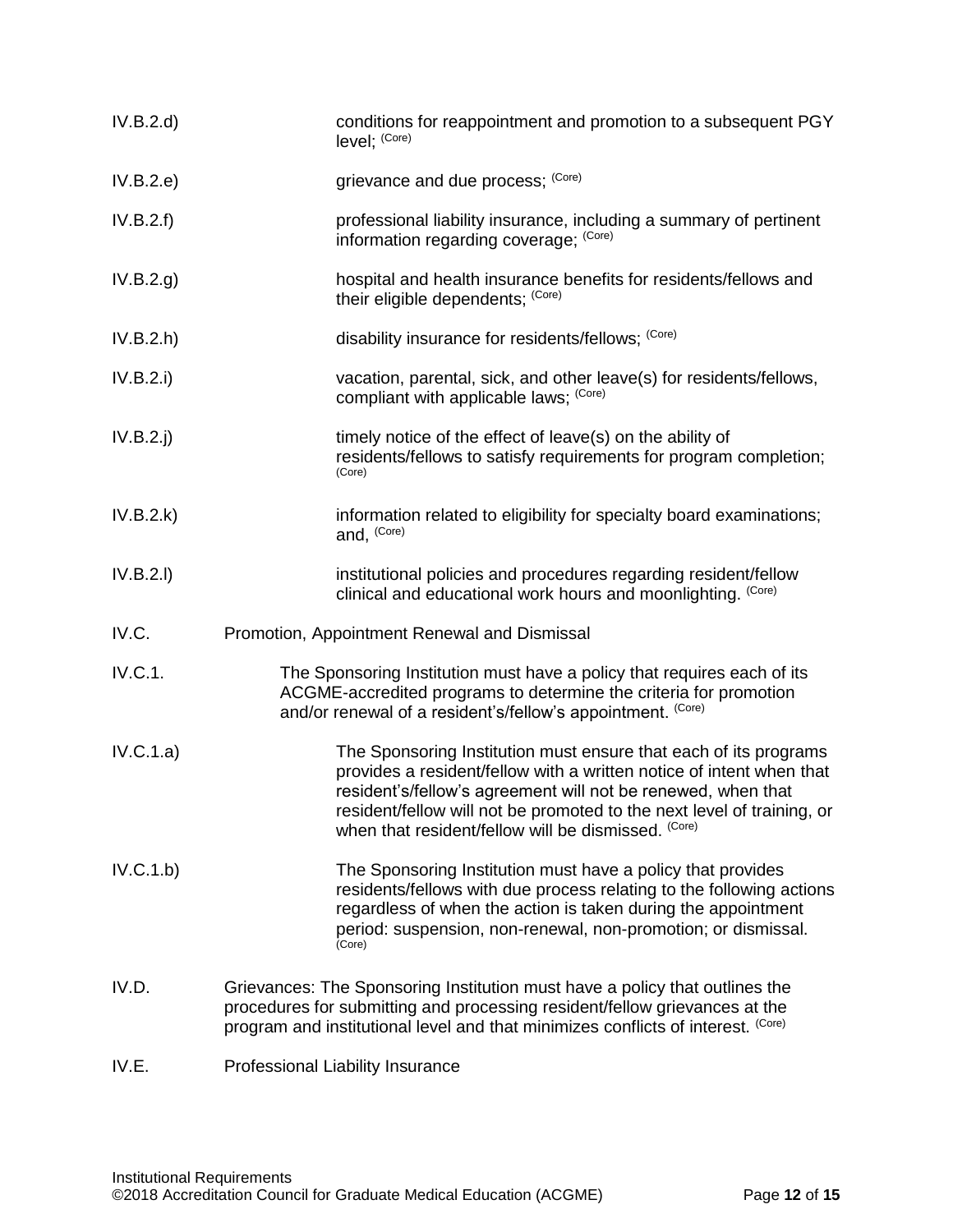| IV.E.1.   | The Sponsoring Institution must provide residents/fellows with<br>professional liability coverage, including legal defense and protection<br>against awards from claims reported or filed during participation in each<br>of its ACGME-accredited programs, or after completion of the program(s)<br>if the alleged acts or omissions of a resident/fellow are within the scope of<br>the program(s). (Core) |
|-----------|--------------------------------------------------------------------------------------------------------------------------------------------------------------------------------------------------------------------------------------------------------------------------------------------------------------------------------------------------------------------------------------------------------------|
| IV.E.2.   | The Sponsoring Institution must provide official documentation of the<br>details of liability coverage upon request of the individual. (Core)                                                                                                                                                                                                                                                                |
| IV.F.     | Health and Disability Insurance                                                                                                                                                                                                                                                                                                                                                                              |
| IV.F.1.   | The Sponsoring Institution must provide health insurance benefits for<br>residents/fellows and their eligible dependents beginning on the first day<br>of insurance eligibility. (Core)                                                                                                                                                                                                                      |
| IV.F.1.a) | If the first day of health insurance eligibility is not the first day that<br>residents/fellows are required to report, then the residents/fellows<br>must be given advanced access to information regarding interim<br>coverage so that they can purchase coverage if desired. (Core)                                                                                                                       |
| IV.F.2.   | The Sponsoring Institution must provide disability insurance benefits for<br>residents/fellows beginning on the first day of disability insurance<br>eligibility. (Core)                                                                                                                                                                                                                                     |
| IV.F.2.a) | If the first day of disability insurance eligibility is not the first day<br>that residents/fellows are required to report, then the<br>residents/fellows must be given advanced access to information<br>regarding interim coverage so that they can purchase coverage if<br>desired. (Core)                                                                                                                |
| IV.G.     | Vacation and Leaves of Absence                                                                                                                                                                                                                                                                                                                                                                               |
| IV.G.1.   | The Sponsoring Institution must have a policy for vacation and other<br>leaves of absence, consistent with applicable laws. (Core)                                                                                                                                                                                                                                                                           |
| IV.G.2.   | This policy must ensure that each of its ACGME-accredited programs<br>provides its residents/fellows with accurate information regarding the<br>impact of an extended leave of absence upon the criteria for satisfactory<br>completion of the program and upon a resident's/fellow's eligibility to<br>participate in examinations by the relevant certifying board(s). (Core)                              |
| IV.H.     | <b>Resident Services</b>                                                                                                                                                                                                                                                                                                                                                                                     |
| IV.H.1.   | Behavioral Health: The Sponsoring Institution must provide<br>residents/fellows with access to confidential counseling and behavioral<br>health services. (Core)                                                                                                                                                                                                                                             |
| IV.H.2.   | Physician Impairment: The Sponsoring Institution must have a policy, not<br>necessarily GME-specific, which addresses physician impairment. (Core)                                                                                                                                                                                                                                                           |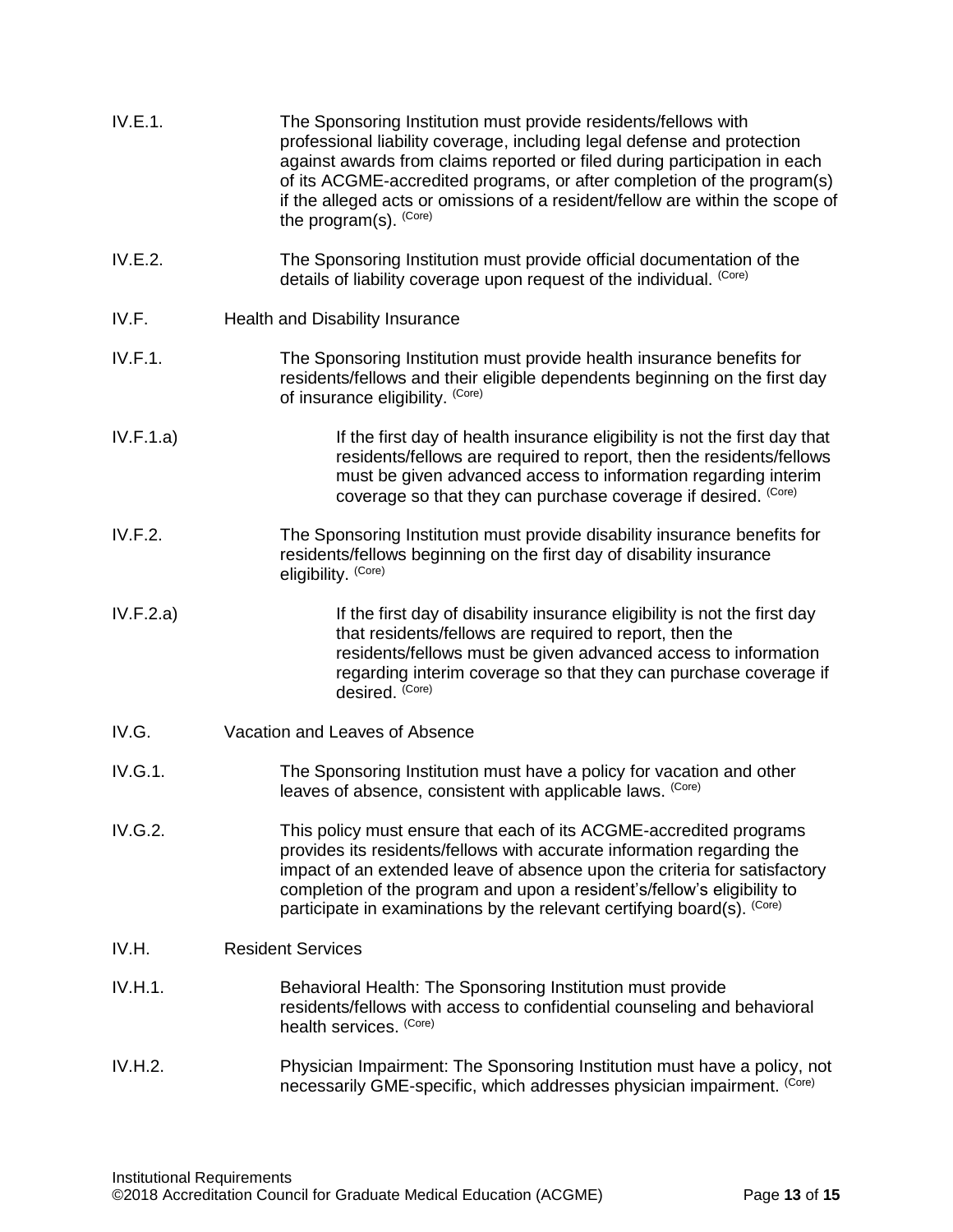| IV.H.3.   | Harassment: The Sponsoring Institution must have a policy, not<br>necessarily GME-specific, covering sexual and other forms of<br>harassment, that allows residents/fellows access to processes to raise<br>and resolve complaints in a safe and non-punitive environment consistent<br>with applicable laws and regulations. (Core) |
|-----------|--------------------------------------------------------------------------------------------------------------------------------------------------------------------------------------------------------------------------------------------------------------------------------------------------------------------------------------|
| IV.H.4.   | Accommodation for Disabilities: The Sponsoring Institution must have a<br>policy, not necessarily GME-specific, regarding accommodations for<br>disabilities consistent with all applicable laws and regulations. (Core)                                                                                                             |
| IV.I.     | Supervision                                                                                                                                                                                                                                                                                                                          |
| IV.I.1.   | The Sponsoring Institution must maintain an institutional policy regarding<br>supervision of residents/fellows. (Core)                                                                                                                                                                                                               |
| IV.I.2.   | The Sponsoring Institution must ensure that each of its ACGME-<br>accredited programs establishes a written program-specific supervision<br>policy consistent with the institutional policy and the respective ACGME<br>Common and specialty-/subspecialty-specific Program Requirements.<br>(Core)                                  |
| IV.J.     | Clinical and Educational Work Hours: The Sponsoring Institution must maintain a<br>clinical and educational work hour policy that ensures effective oversight of<br>institutional and program-level compliance with ACGME clinical and educational<br>work hour requirements. (Core)                                                 |
| IV.J.1.   | Moonlighting: The Sponsoring Institution must maintain a policy on<br>moonlighting that includes the following:                                                                                                                                                                                                                      |
| IV.J.1.a) | residents/fellows must not be required to engage in moonlighting;<br>(Core)                                                                                                                                                                                                                                                          |
| IV.J.1.b) | residents/fellows must have written permission from their program<br>director to moonlight; (Core)                                                                                                                                                                                                                                   |
| IV.J.1.c) | an ACGME-accredited program will monitor the effect of<br>moonlighting activities on a resident's/fellow's performance in the<br>program, including that adverse effects may lead to withdrawal of<br>permission to moonlight; and, (Core)                                                                                           |
| IV.J.1.d) | the Sponsoring Institution or individual ACGME-accredited<br>programs may prohibit moonlighting by residents/fellows. (Core)                                                                                                                                                                                                         |
| IV.K.     | Vendors: The Sponsoring Institution must maintain a policy that addresses<br>interactions between vendor representatives/corporations and residents/fellows<br>and each of its ACGME-accredited programs. (Core)                                                                                                                     |
| IV.L.     | Non-competition: The Sponsoring Institution must maintain a policy which states<br>that neither the Sponsoring Institution nor any of its ACGME-accredited programs<br>will require a resident/fellow to sign a non-competition guarantee or restrictive<br>covenant. (Core)                                                         |